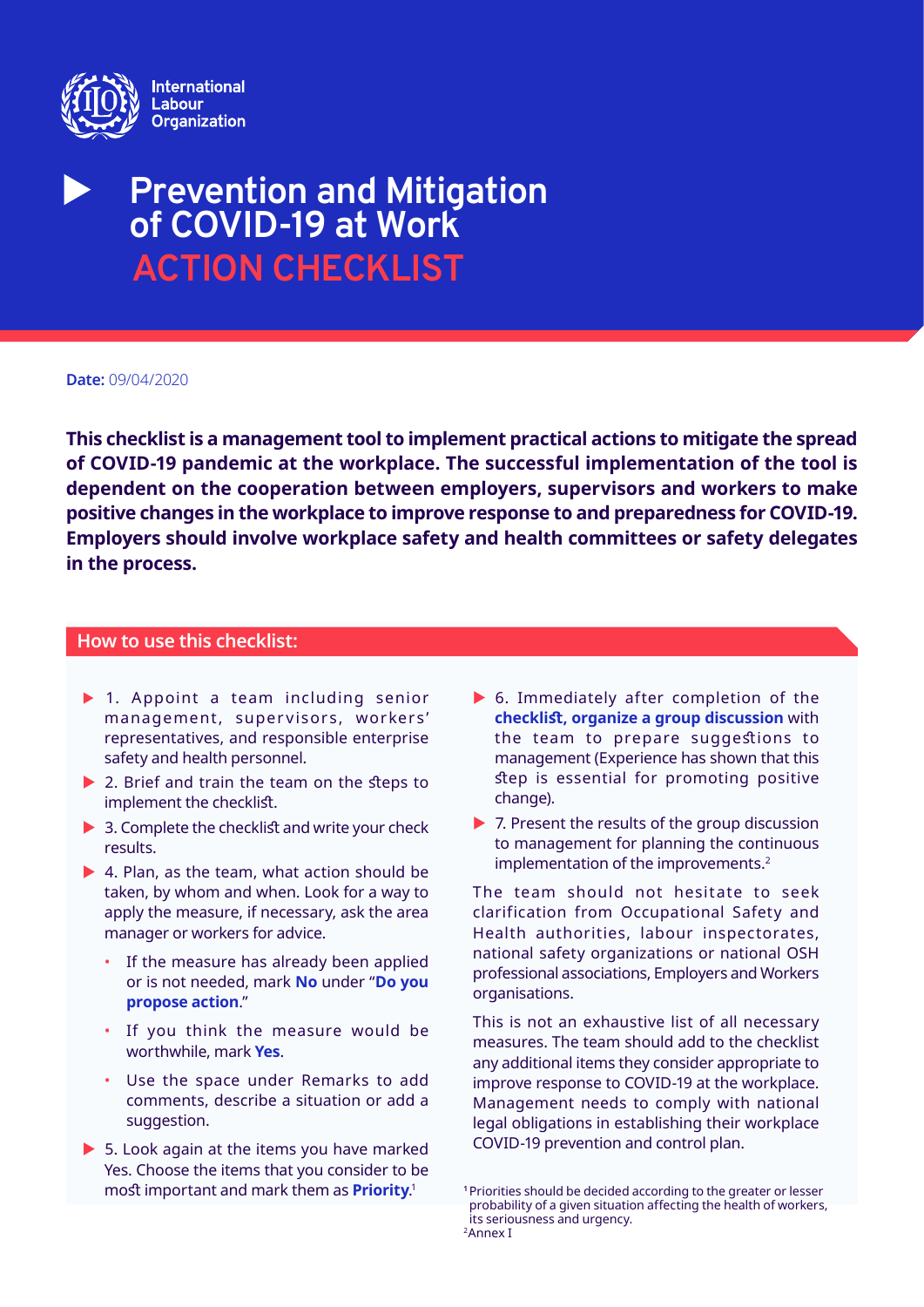**1Develop and post a statement of management's commitment and responsibilities to reduce the risk of exposure to the virus and transmission of COVID-19 at the workplace in consultation with worker representatives.**

**Do you propose Action?**

YES PRIORITY NO

Remarks:

**2Develop a preparedness and response plan for COVID-19 prevention at workplace, considering all work areas and tasks performed by workers and potential sources of exposure.**

**Do you propose Action?**

YES PRIORITY NO

Remarks:

*According to the 2001 ILO Guidelines on occupational safety and health systems (§3.10.3.) arrangements for emergency prevention, preparedness and response should be made according to the size and nature of activity of the organization. They should be established in cooperation with external emergency services and other bodies where applicable and: ensure that the necessary information, internal communication and coordination are provided to protect all people in the event of an emergency at the worksite; provide information to, and communication with, the relevant competent authorities and the neighbourhood and emergency response services; address first-aid and medical assistance, firefighting and evacuation of all people at the worksite; and provide relevant information and training to all members of the organization, at all levels, including regular exercises in emergency prevention, preparedness and response procedures.*

**3Regularly consult your occupational health services, local public health authority or other partners, which may have developed information materials to promote workplace prevention of risk of exposure to the virus and other technical advice.** 

**Do you propose Action?**

YES PRIORITY NO

**4Establish a workplace system for providing up-to-date reliable information to workers on the emerging situation on COVID-19, with reference to information released by national or local health authorities.** 

**Do you propose Action?**

YES PRIORITY  $N<sub>O</sub>$ 

Remarks:

### **5Map the hazards of all operations and covering all jobs.**

**Do you propose Action?**

YES PRIORITY NO

Remarks:

**6 Integrate safety and health into your contingency and business continuity plan and consider other labour related requirements including where operations must be done with a reduced workforce.**

**Do you propose Action?**

YES PRIORITY NO

Remarks:

**7 Promote teleworking for non-critical workers to minimize the spreading of COVID-19 in your workplace.** 

**Do you propose Action?**

YES PRIORITY  $N<sub>O</sub>$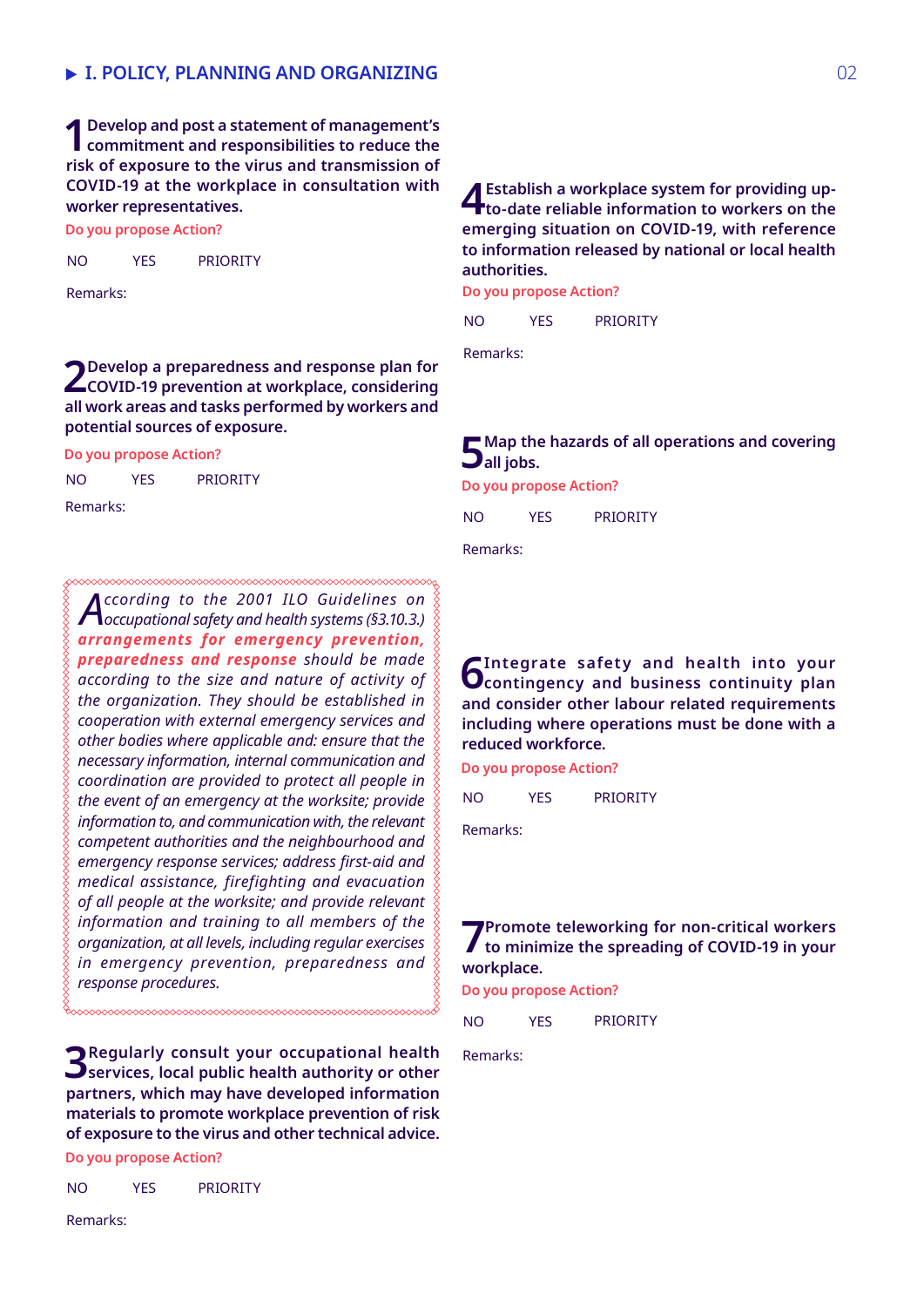### **II. RISK ASSESSMENT, MANAGEMENT AND COMMUNICATION**

**12 Assess the risk of potential for interaction with workers, contractors, customers and visitors at the workplace and contamination of work environment, and implement measures (see section III).** 

**Do you propose Action?**

YES PRIORITY  $N<sub>O</sub>$ 

Remarks:

**Do you propose Action? 9 Develop a plan of what to do if a confirmed or Suspected case of COVID-19 is identified at the workplace that includes among others reporting, monitoring, and disinfection in line with the national guidelines.**

YES PRIORITY NO

YES PRIORITY

**8If teleworking is not feasible introduce shifts to avoid large concentrations of workers in the** 

**Do you propose Action?**

Remarks:

Remarks:

**facilities.**

NO

**13 Train management, workers and their representatives on the adopted measures to prevent risk of exposure to the virus and on how to act in case of COVID-19 infection. For high-risk workers, the training should include the correct use, maintenance and disposal of personal protective equipment (PPE).** 

**Do you propose Action?**

YES PRIORITY NO

Remarks:

**10** In line with national standards, expand  $\alpha$  access to paid sick leave, sickness benefits, **and parental/care leave and inform all workers.** 

**Do you propose Action?**

YES PRIORITY NO

Remarks:

### **11 Establish a monitoring and evaluation mechanism of the COVID-19 prevention strategies and plans.**

**Do you propose Action?**

YES PRIORITY NO

Remarks:

**14** Inform workers that each has a right **14** to remove from a work situation that **poses imminent and serious danger for life or health, in accordance with national law and laid out procedures and immediately inform their immediate supervisor of the situation.** 

**Do you propose Action?**

YES PRIORITY NO

Remarks:

**15** Assist delivery workers, truck drivers and **b** other transportation workers to minimize the **direct contact with customers and ensure personal hygiene practices such as hand washing and use of hand sanitizers. Consider providing personal protective equipment if workers are in direct contact with clients.**

**Do you propose Action?**

YES PRIORITY  $N<sub>O</sub>$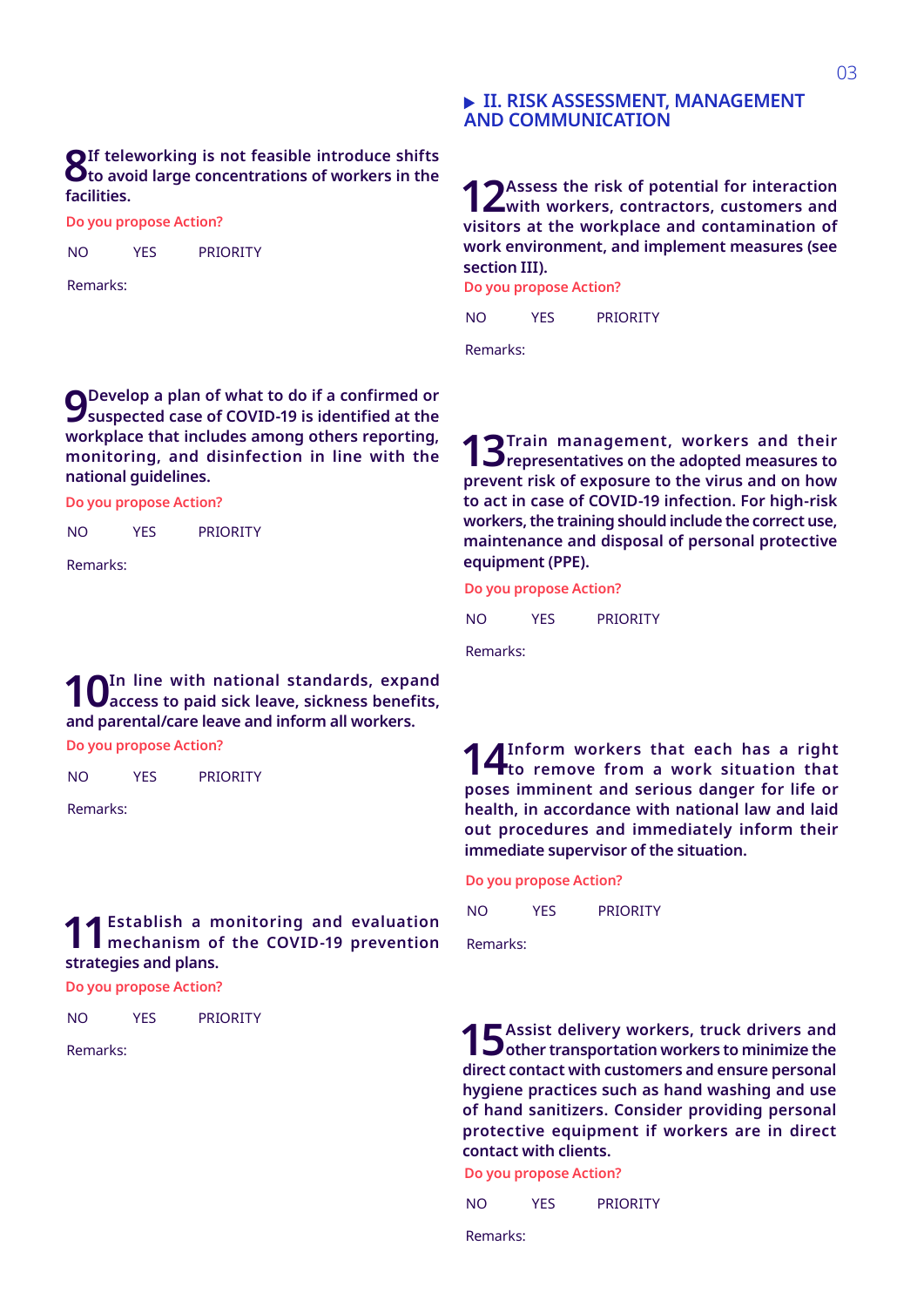### **16** Travel should be avoided if not essential.<br> **Assess risk of COVID-19 infection when business travels are planned (for all the phases of travel and job assignments).3**

**Do you propose Action?**

YES PRIORITY NO

Remarks:

**17 Maintain regular communication with workers and workers' representatives, including over the internet, or when not possible, over the phone.**

**Do you propose Action?**

YES PRIORITY NO

Remarks:

**18** Assist workers to manage any emerging **produce**  $\mathbf{B}$  assist work risks, new forms of work **arrangements, and in the promotion and maintenance of healthy lifestyles including diet, rest and sleep, exercise and social contacts with friends and family.** 

**Do you propose Action?**

YES PRIORITY NO

Remarks:

#### **EXAMPLE III. PREVENTION AND MITIGATION MEASURES**

**19** Organize work in a way to allow for physical distancing of at least 2 meters (6 feet) from **other people or another distance as prescribed by the relevant competent authority.**

**Do you propose Action?**

YES PRIORITY  $N<sub>O</sub>$ 

Remarks:

**Do you propose Action? 20 Avoid face-to-face meetings, giving preference to phone calls, email or virtual meetings. If you need to organize meetings, organize the space to allow for physical distancing.**

YES PRIORITY NO

Remarks:

21 Provide staff, customers and visitors with ample and easily accessible places where **they can wash their hands with soap and water, disinfect hands with sanitizers, and in addition, promote a culture of hand washing.** 

**Do you propose Action?**

YES PRIORITY NO

Remarks:

**22 Put sanitizing hand rub dispensers in**<br> **prominent places around the workplace and make sure these dispensers are regularly refilled.**

**Do you propose Action?**

YES PRIORITY NO

Remarks:

**Do you propose Action? 23 Promote a culture of regular wiping of desks and workstations, doorknobs, telephones, keyboards and working objects with disinfectant and regularly disinfect common areas including rest rooms. Surfaces frequently touched should be cleaned more often. Depending on the operations, consider hiring cleaning and disinfecting services.** 

YES PRIORITY NO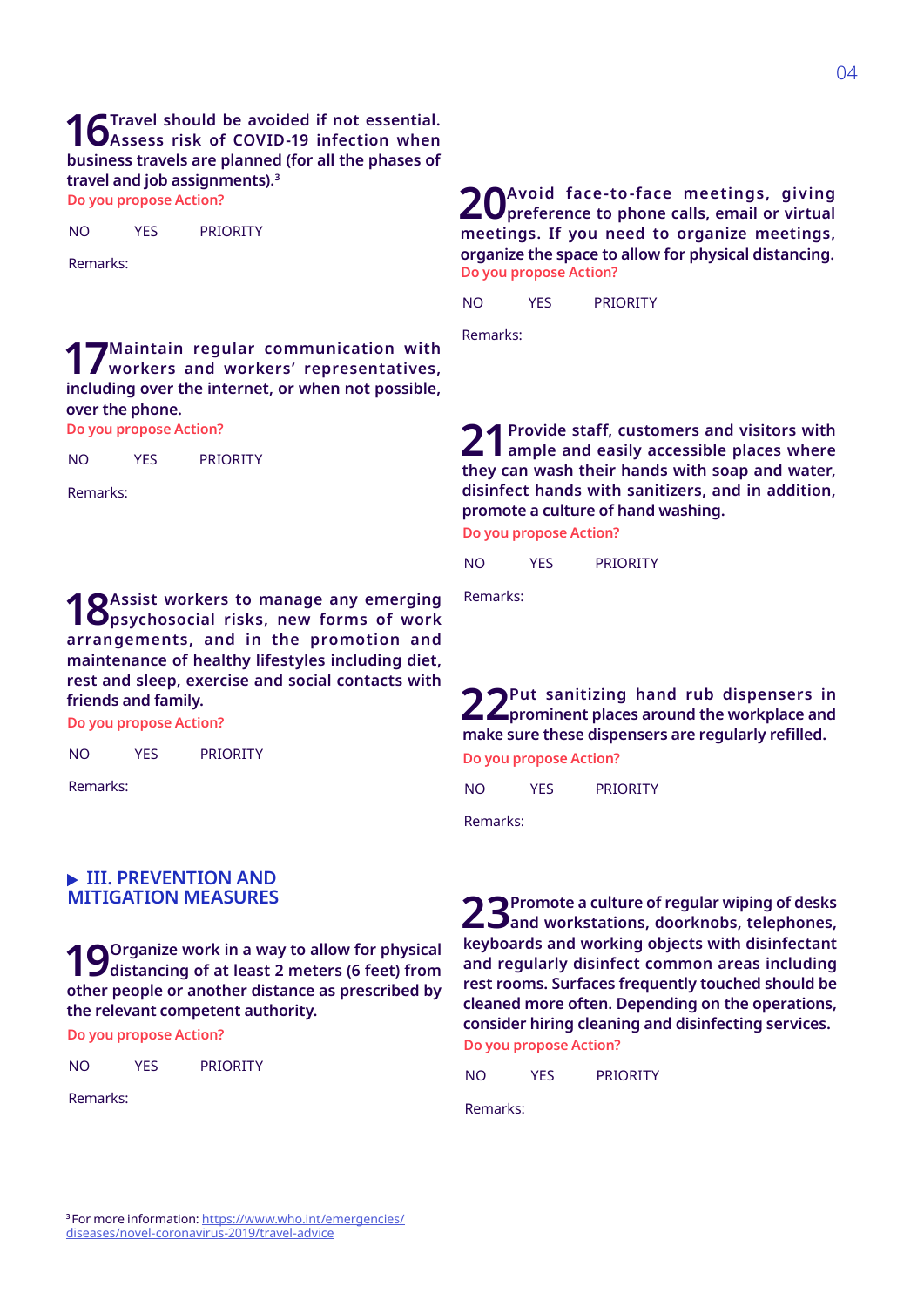**24 Improve exhaust ventilation and provide more clean make-up air to rooms and operations with high risk of exposure to the virus.**

**Do you propose Action?**

YES PRIORITY  $N<sub>O</sub>$ 

Remarks:

25 Promote and communicate good respiratory<br> **hygiene at the workplace, such as covering your mouth and nose with your bent elbow or tissue when you cough or sneeze.** 

**Do you propose Action?**

YES PRIORITY NO

Remarks:

### **26 Ensure social distance at the workplace and remain out of "congregate settings"4 as much as possible.**

**Do you propose Action?**

YES PRIORITY NO

Remarks:

**27 Provide appropriate facemasks and make available paper tissues at worksites, for use by those who develop a runny nose or cough, along with closed bins for hygienically disposing of them.** 

**Do you propose Action?**

YES PRIORITY NO

Remarks:

#### **IV. ARRANGEMENTS FOR SUSPECTED AND CONFIRMED COVID-19 CASES**

28In line with the local authorities guidance,<br> **encourage** your workers with suspected **symptoms of COVID-19 not to come to the workplace and to follow the guidance of the local authorities.** 

**Do you propose Action?**

YES PRIORITY NO

Remarks:

**Do you propose Action? 29 Advise workers to call their healthcare provider or the local public health department when they have serious health condition including trouble breathing, giving them details of their recent travel and symptoms.** 

YES PRIORITY NO

Remarks:

**30** Arrange for isolation of any person who<br>**develops COVID-19 symptoms at the work site, while awaiting transfer to an appropriate health facility. Arrange for disinfection of the work site and health surveillance of persons who have close contact.** 

**Do you propose Action?**

YES PRIORITY NO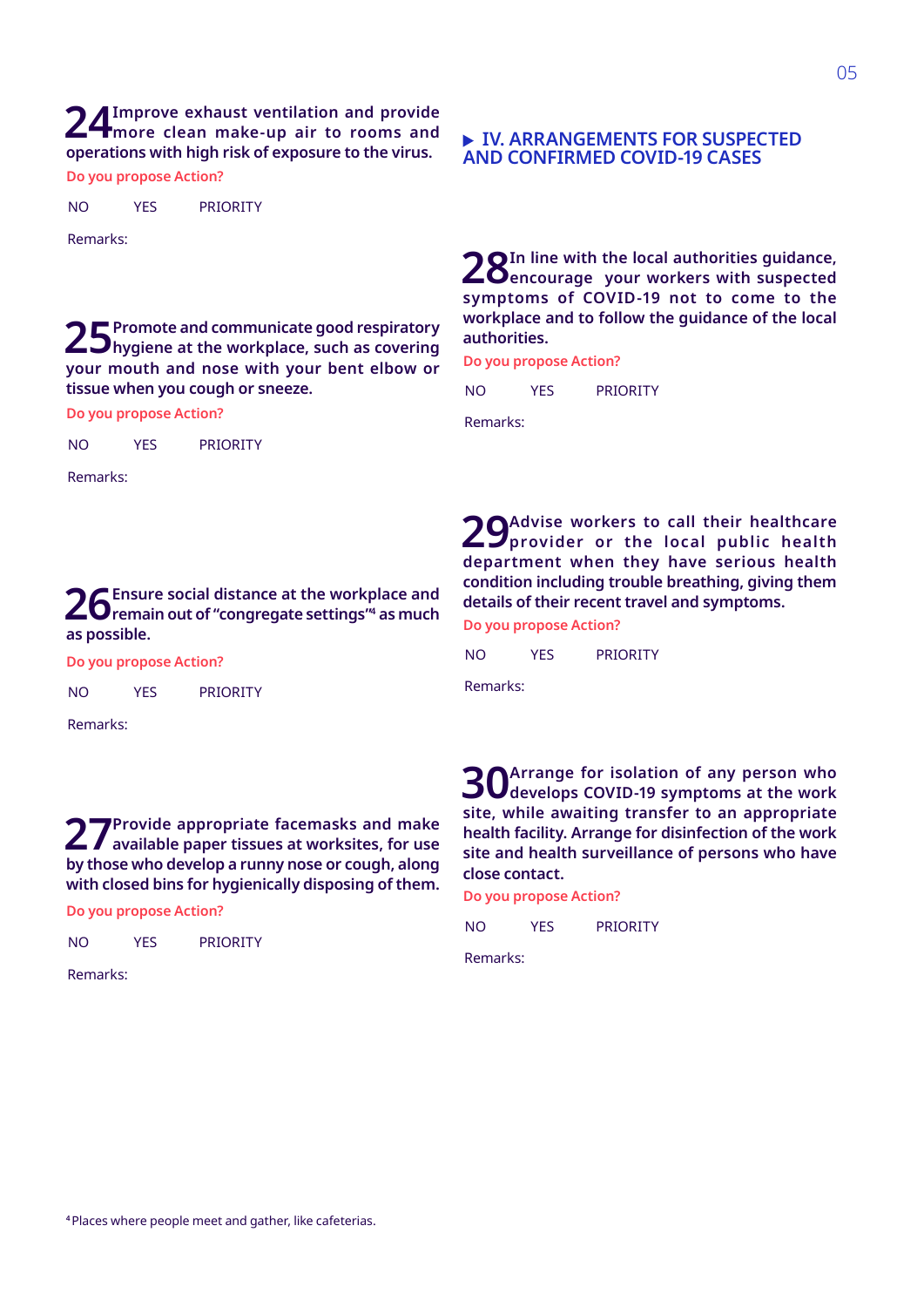## ANNEX I

| <b>ACTION PLAN &amp; FOLLOW-UP FORM</b>                    |
|------------------------------------------------------------|
| <b>1. Action Planning</b>                                  |
| <b>Department/Section/Operation:</b>                       |
|                                                            |
|                                                            |
| Date:<br>___________________                               |
| Group:                                                     |
| <b>Technical area:</b>                                     |
| [ ] Policy, planning and organizing                        |
| [ ] Risk assessment, management and communication          |
| [ ] Prevention and mitigation measures                     |
| [ ] Arrangement for suspected and confirmed covid-19 cases |
| [ ] Others __________________                              |
|                                                            |
|                                                            |
| <b>Description of expected improvement</b>                 |
|                                                            |
|                                                            |
|                                                            |

Location

 $\sim$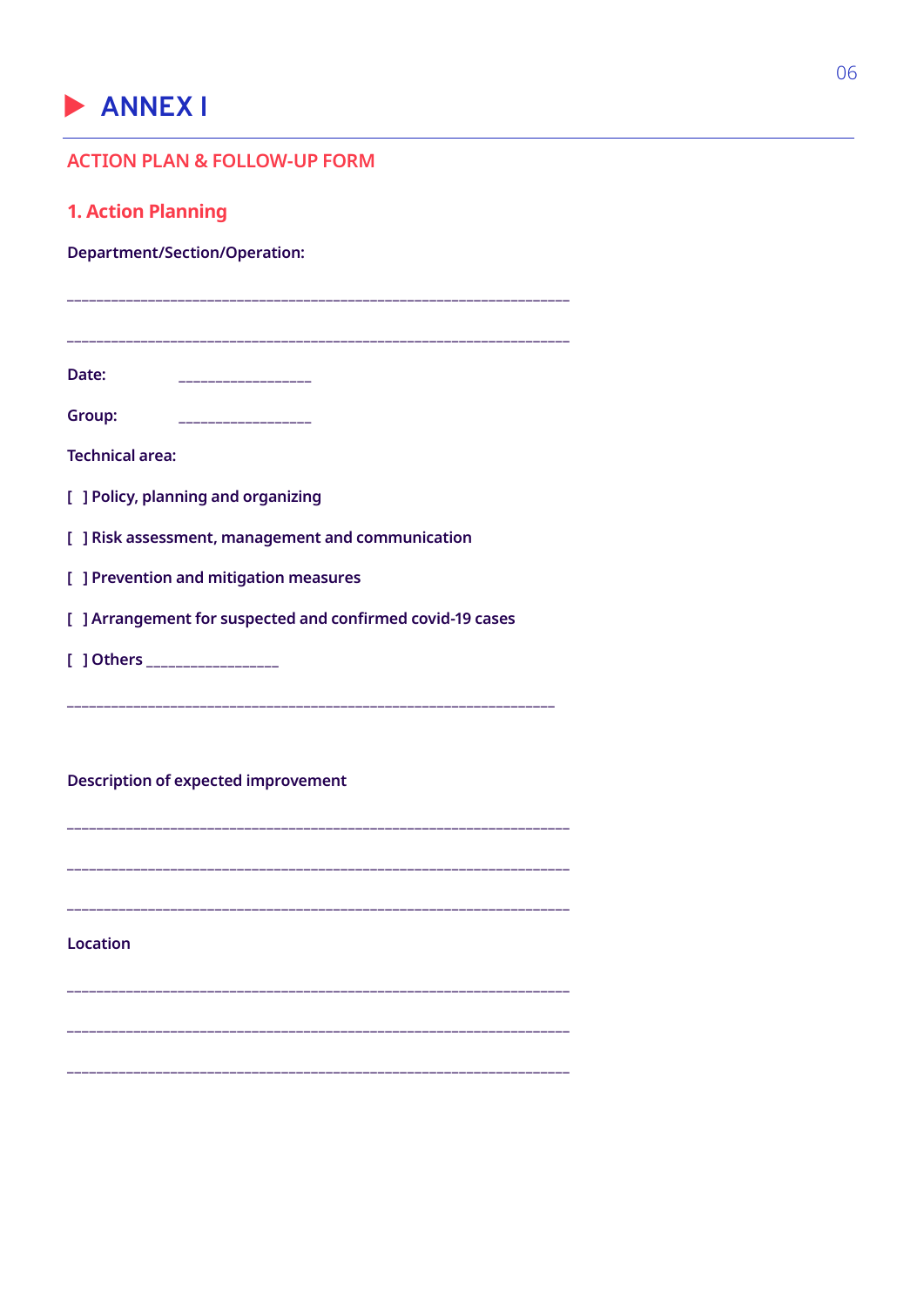### **Description** 07

| <b>Approximate date of completion</b>                                               |
|-------------------------------------------------------------------------------------|
|                                                                                     |
|                                                                                     |
|                                                                                     |
| . Separate sheets should be used for the improvements of different technical areas. |
|                                                                                     |
| 2. Action Follow-up: (Information about the improvement/s done)                     |
|                                                                                     |
|                                                                                     |
|                                                                                     |
| Title of the improvement done/in progress:                                          |
|                                                                                     |
|                                                                                     |
| <b>Technical area:</b>                                                              |
| [ ] Policy, planning and organizing                                                 |
| [ ] Risk assessment, management and communication                                   |
| [ ] Prevention and mitigation measures                                              |
| [ ] Arrangement for suspected and confirmed covid-19 cases                          |
| [ ] Others __________________                                                       |
|                                                                                     |

**\_\_\_\_\_\_\_\_\_\_\_\_\_\_\_\_\_\_\_\_\_\_\_\_\_\_\_\_\_\_\_\_\_\_\_\_\_\_\_\_\_\_\_\_\_\_\_\_\_\_\_\_\_\_\_\_\_\_\_\_\_\_\_\_\_\_\_\_**